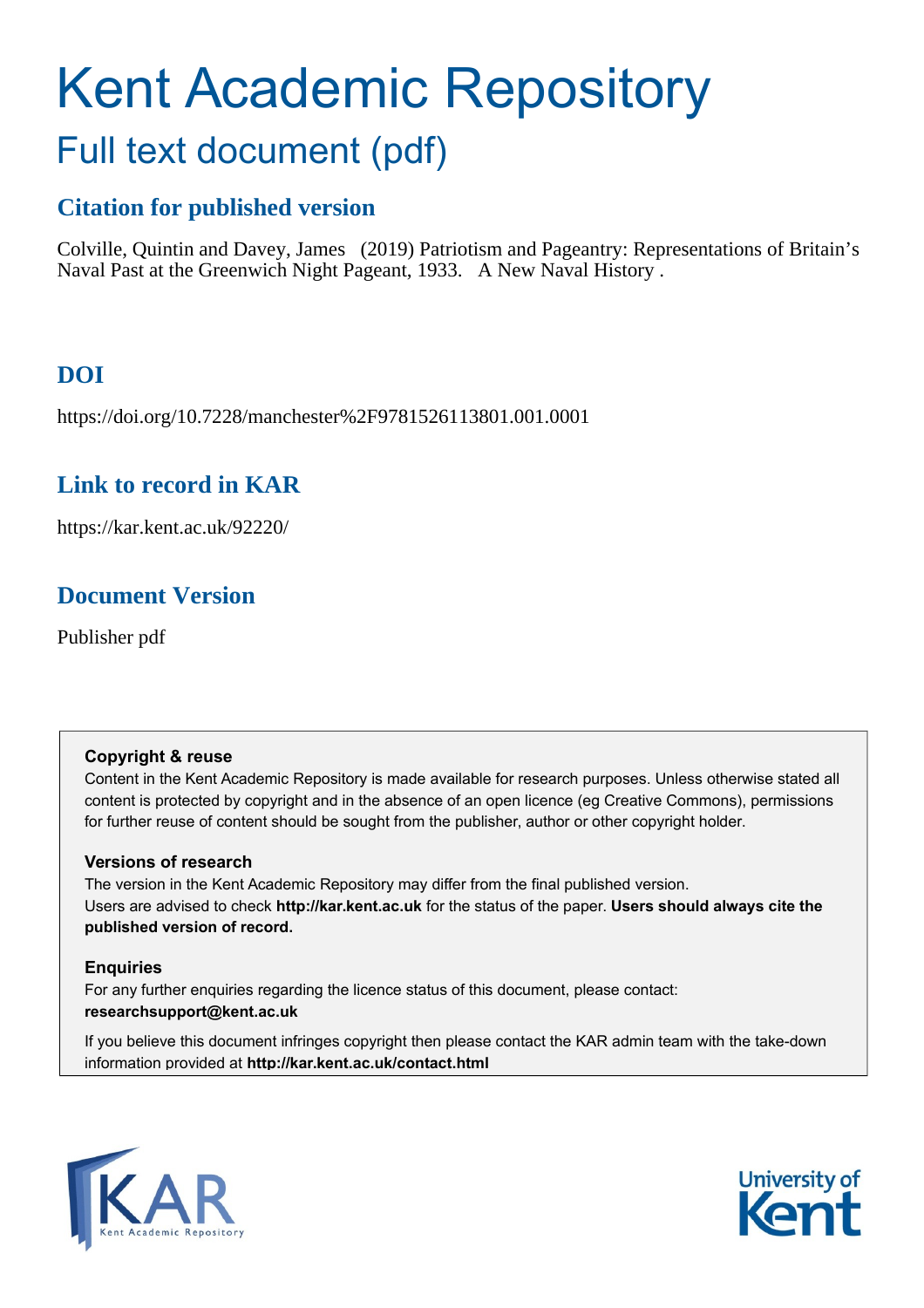# Patriotism and pageantry: representations of Britain's naval past at the Greenwich Night Pageant, 1933

v*10*  $\sim$ 

⊕

*Emma Hanna*

Using the grounds of the Royal Naval College as its stage, in June 1933 the Greenwich Night Pageant presented a showcase of English history. Various tableaux, including the christening of Elizabeth I, Drake's arrival on the *Golden Hinde* and the funeral of Nelson were re-enacted by a cast of approximately 2,000 people. Accompanied by sea shanties and Sir Henry Wood's *Fantasia on British Sea Songs*, ten two-hour performances were seen by over 120,000 people, including prominent politicians, members of the aristocracy and senior members of the royal family. In terms of both its form and content, and particularly the personalities who created it, the production and reception of the Greenwich Night Pageant is an interesting case study that enables us to consider how representations of Britain's naval past featured in debates about the nature of national identity in an era of imperial decline and international instability.<sup>1</sup>

The history of pageantry in early twentieth-century Britain reveals much about the national understanding of the past and its relation to the present.<sup>2</sup> Drawing on the civic shows of the nineteenth century, and the German Festspiele, it was Louis Napoleon Parker who is considered to have invented the Edwardian pageant at Sherborne, Dorset, in 1905. Parker was a respected composer who had taken an interest in the English folk-song revival associated with Cecil Sharp and Ralph Vaughan Williams. He was an early disciple of Wagner, 'whose grandiose notions of a total theatre embodying the consciousness of a people he clearly sought to emulate<sup>'3</sup> Parker was also inspired by William Morris's Arts and Crafts movement, which had regenerated interest in village culture.<sup>4</sup> After the success at Sherborne, Parker produced a number of large-scale pageants, for example at Warwick in 1906 and Dover in 1908. A pageant movement

 $\sim$  215  $\sim$ 

COLVILLE 9781784994419 PRINT.indd 215 20/08/2018 10:05

◈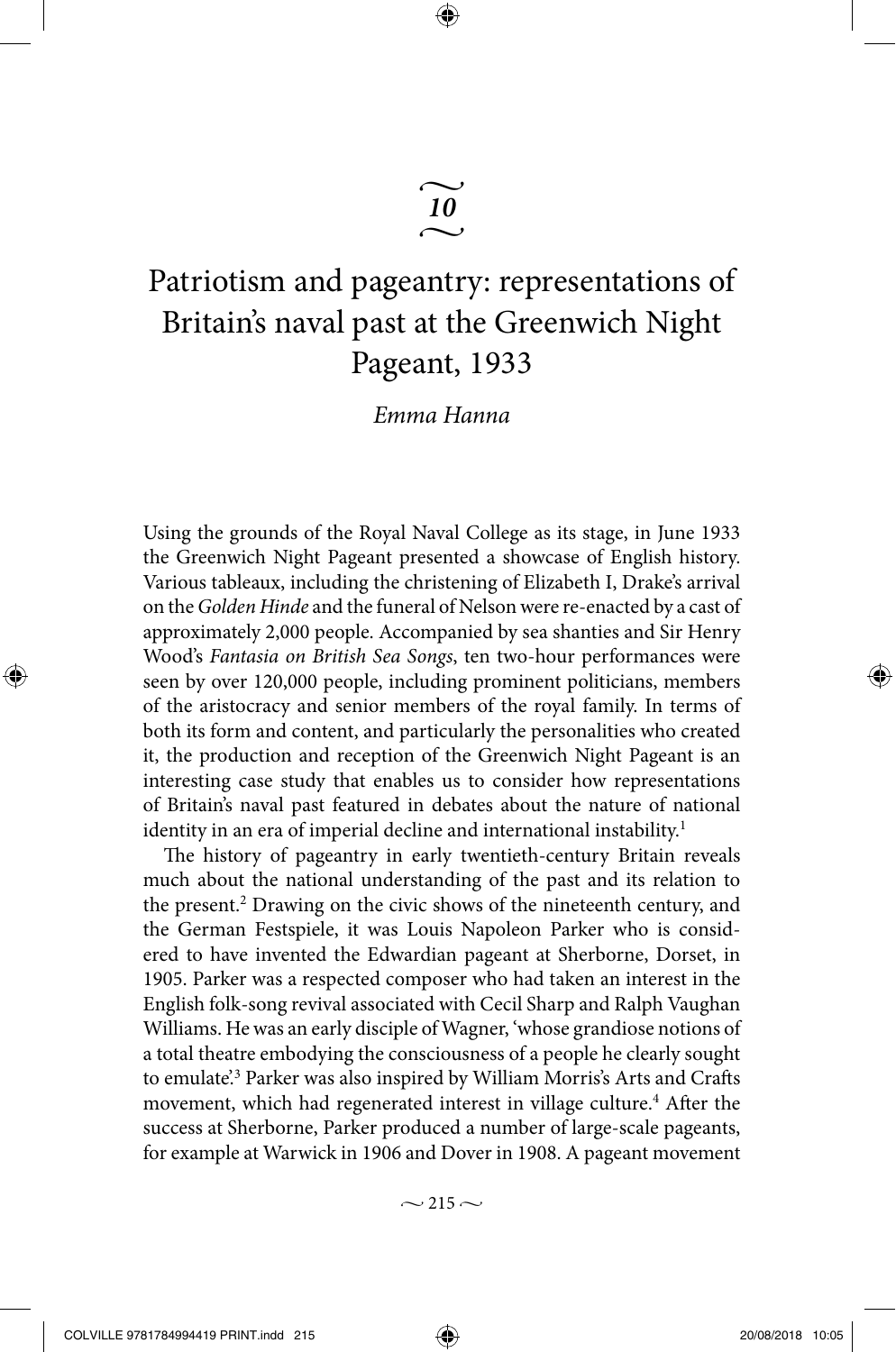⊕

was soon created. Lots of other smaller pageants were held in Liverpool, Oxford and St Albans in 1907, and Chelsea, Cheltenham, Winchester and Pevensey in 1908. By the end of 1909, pageants had been staged at Bury St Edmunds, Colchester and York. Performed in open spaces, very often near historic monuments, pageants featured large casts of amateur actors and involved the work of local craftsmen. Gilbert Hudson's sizeable pageant at Pickering Castle, North Yorkshire, was staged in 1910 with the aim of attracting tourists to the area.

Pageants resembled chronicle plays where series of historical episodes were connected by prologues and epilogues, narrative and dramatic choruses, musical interludes and long parades.<sup>5</sup> Parker exported the pageant form to America during the First World War, where it thrived as a public spectacle under his disciple Percy Mackaye.<sup>6</sup> Pageants were performed on the Western Front, and in England pageants continued until the outbreak of the Second World War.7 E. M. Forster scripted two – *Abinger Pageant*  (1934) and *England's Pleasant Land* (1938) – which provided the inspiration for the Poyntz Hall pageant at the centre of Virginia Woolf 's novel *Between the Acts* (1941). Besides Parker, the most well-known pageant makers were Frank Lascelles, Arthur Bryant and Mary Kelly. Kelly's *How to Make a Pageant* was published in 1936, and the book described the usual form of a pageant – having a 'Spirit of the Ages' or 'Father Time' who narrates the episodes. This type of pageant 'was by its very nature euphoric. The community that is any given pageant's subject is self-evidently alive and well at the end of the story and proudly re-enacting iconic episodes from its own past.<sup>8</sup> Kelly felt it was best 'to end on a note of joy or hope', since to her the pageant was a commitment to the inevitability of progress. Pageants were therefore adaptable to progressive causes, for example E. M. Forster's liberal environmentalism and Cicely Hamilton's suffragette play, *A Pageant of Great Women*, performed in 1910.<sup>9</sup>

However, the majority of pageants were saturated with references to the Tudor period. Most productions contained a Queen Elizabeth scene and Kelly's instructions are most detailed on the casting of the queen as the most important role. Connections between pageantry and imperialism are also very evident in the representation of Elizabeth I as Gloriana, the founder of the British Empire. The Greenwich Night Pageant was indeed dominated by Elizabeth and the hero Drake, and as recently as 1930 the Aldershot tattoo had incorporated a pageant of Elizabeth I addressing her troops at Tilbury. Dobson has observed that 'in lieu of having a formally recognised national costume in which to dress up on special occasions, the English simply resorted to farthingales and doublet and hose as an

 $\sim$  216  $\sim$ 

COLVILLE 9781784994419 PRINT.indd 216 20/08/2018 10:05

◈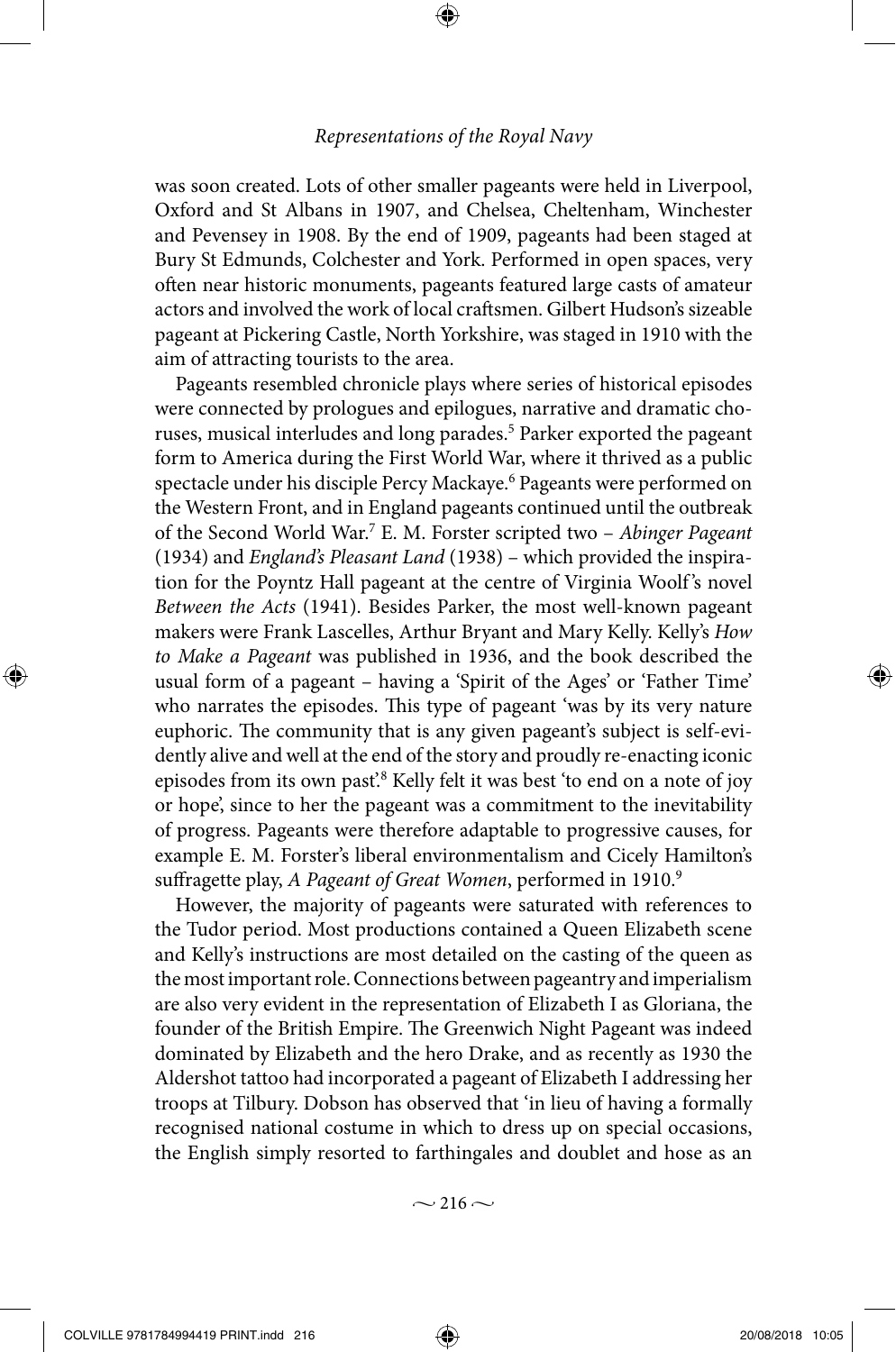⊕

instinctive default setting'.10 The image of Elizabeth I as Gloriana had been emphasised in Parker's play at the Haymarket Theatre – *Drake: A Pageant Play in Three Acts* (1912) – which was successfully revived after the outbreak of the First World War. During the 1930s, a time of tumultuous social, political and economic challenges both at home and abroad, it appeared that 'Elizabeth's victory in 1588 still marked a convenient happy ending, the point after which there were to be no defining wars for national survival?<sup>11</sup>

By the early 1930s, Arthur Bryant was one of the most successful pageant producers of interwar Britain.12 The son of a courtier to the royal family, Bryant was an established historian, broadcaster and journalist who venerated order, place, ritual and historic tradition.<sup>13</sup> From the mid-1920s, he was concerned that the 'atrophying of patriotism' after the First World War constituted a serious threat to Britain's national character, unity and independence, and he aimed through his work to maintain the patriotism of 'ordinary people'.<sup>14</sup> It was perhaps Bryant's pageant at Hyde Park in 1932 which brought his talents as a pageant maker to the attention of Barry Domvile and his wife Alexandrina. Domvile had been born at the Royal Naval College in 1878 while his father, Admiral Sir Compton Domvile, served as Captain of the College. After a series of appointments both at sea and on land, including as a naval aide-de-camp to Queen Victoria (1888), Compton Domvile was appointed Director of Naval Ordnance (1891–4). Barry Domvile equalled his father's illustrious career path. Until the outbreak of the First World War in 1914, he was Assistant Secretary to the Committee of Imperial Defence, then commanded destroyers, flotilla leaders and cruisers in the Harwich Force for the duration of the conflict. Between 1919 and 1922, Domvile was Assistant Director and Director of Plans (Policy Division) of the Admiralty Naval Staff, and then Director of Naval Intelligence (1927–30), going on to command the Third Cruiser Squadron, Mediterranean Fleet  $(1930-1)$ .

Domvile was reaching the end of a distinguished naval career when he was appointed President of the Royal Naval College in 1932. On their arrival, Domvile and his German-born wife Alexandrina appear to have found the Royal Naval College, and the local area of Greenwich, lacking in atmosphere. His diaries allude to the college as an institution which was regarded as something of a backwater, where the staff had settled into factions resulting in spats and infighting. Domvile's appointment as president of the college was not met with universal approval, and the couple made every effort to liaise with local politicians to garner support for the

 $\sim$  217  $\sim$ 

◈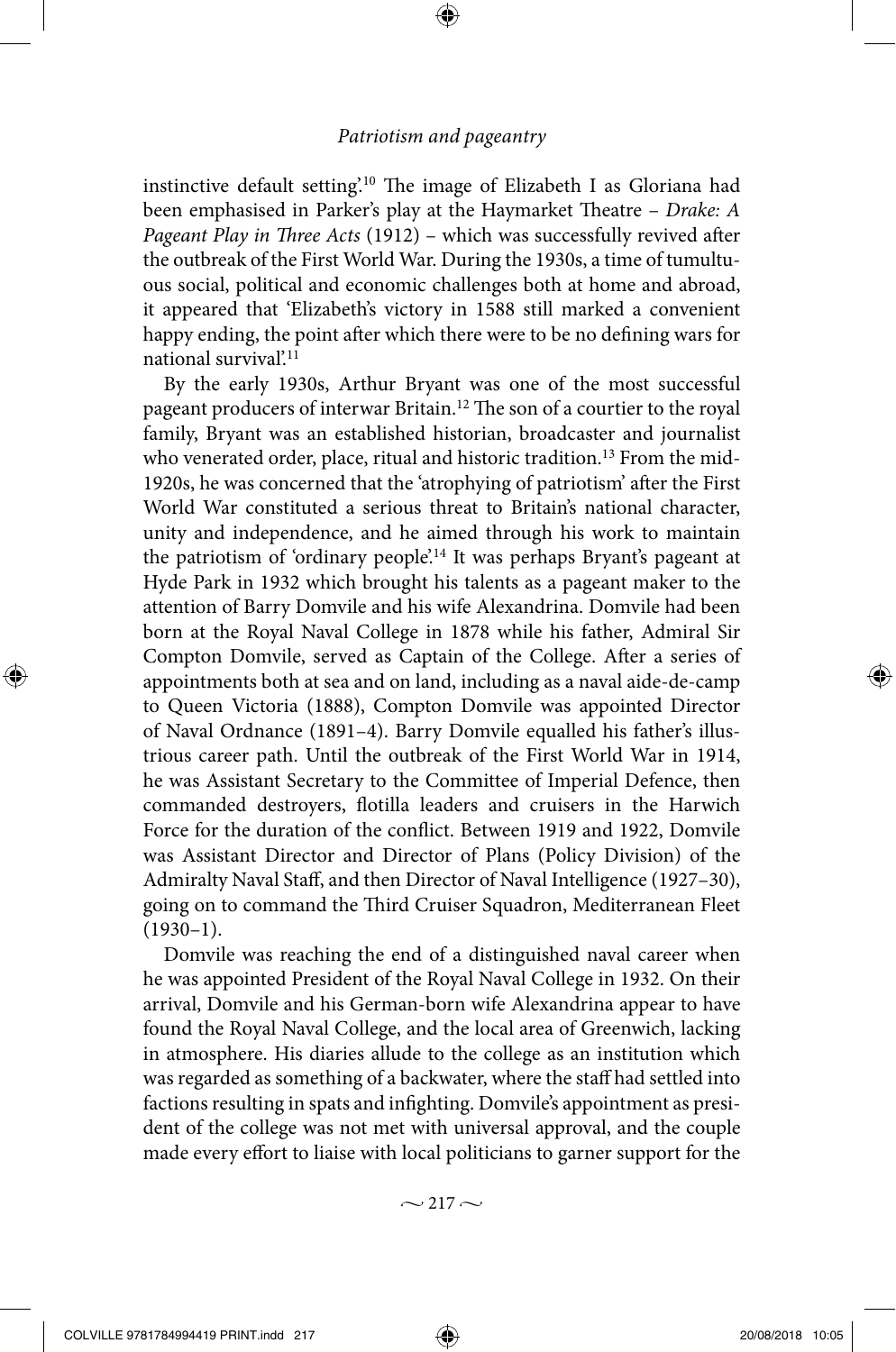⊕

pageant. Accompanied by the town clerk, the Lord and Lady Mayoress of Greenwich paid regular visits to the college from September 1932. Domvile recorded that 'they were terrible excited about the pageant [the Mayoress] said there would be great competition for [the role of] Q[ueen] E[lizabeth]'.15 The Domviles appeared in one of many public meetings on 2 November 1932 in Borough Hall where they and Bryant addressed the audience about the event.<sup>16</sup> The excitement generated around the pageant opened up the Royal Naval College. Domvile commented that people 'were too touching about our influence here – the only time the college has been accessible.<sup>17</sup>

Early plans laid out by Domvile in 1932 detailed that '[t]he Pageant will be largely Naval in character and is intended to show the interest displayed by the various Sovereigns in Naval affairs and the gradual development of the Navy under their auspices.<sup>18</sup> Of the Royal Naval College, Domvile said that

the setting provided for such a show is very nearly ideal, and the History of Greenwich is the history of England, because a Palace has stood on this site since the 15th century. Both King Henry VIII and Elizabeth I were born at Greenwich, and to Greenwich came Sir Francis Drake in his famous GOLDEN HIND [*sic*] to make his bow to his queen. From the Painted Chamber at Greenwich Nelson's coffin was borne down to the river to be carried to its final resting place in St Paul's … Apart from this, the National Maritime Museum with its valuable and intensely interesting treasures will be inaugurated shortly ... in the Queen's House at Greenwich.<sup>19</sup>

Domvile's diary records that, after a walk around the local area at Greenwich in July 1932, he had come to the conclusion that 'B[ryant] would do for my pageant – he is tremendously enthusiastic.<sup>20</sup> Bryant was appointed by the Domviles under the auspices of the Greenwich Night Pageant Company Limited, and was offered payment of £400 (including expenses) – around £15,000 in today's money – to be the pageant's producer.21 Bryant was a regular guest of the Domviles at Greenwich, and pageant business would very often be discussed after a lunch in the president's house and on walks in the college grounds. The plans for the event appear to have developed organically. In August 1932, Domvile records that there were discussions about having the principal actors 'using [the] river as well and the central path in the square.<sup>22</sup> The first press interview the Domviles gave about the pageant was given to the *Kentish Mercury* in October 1932.23

Domvile was heavily involved with the production of the pageant, a

 $\sim$  218  $\sim$ 

◈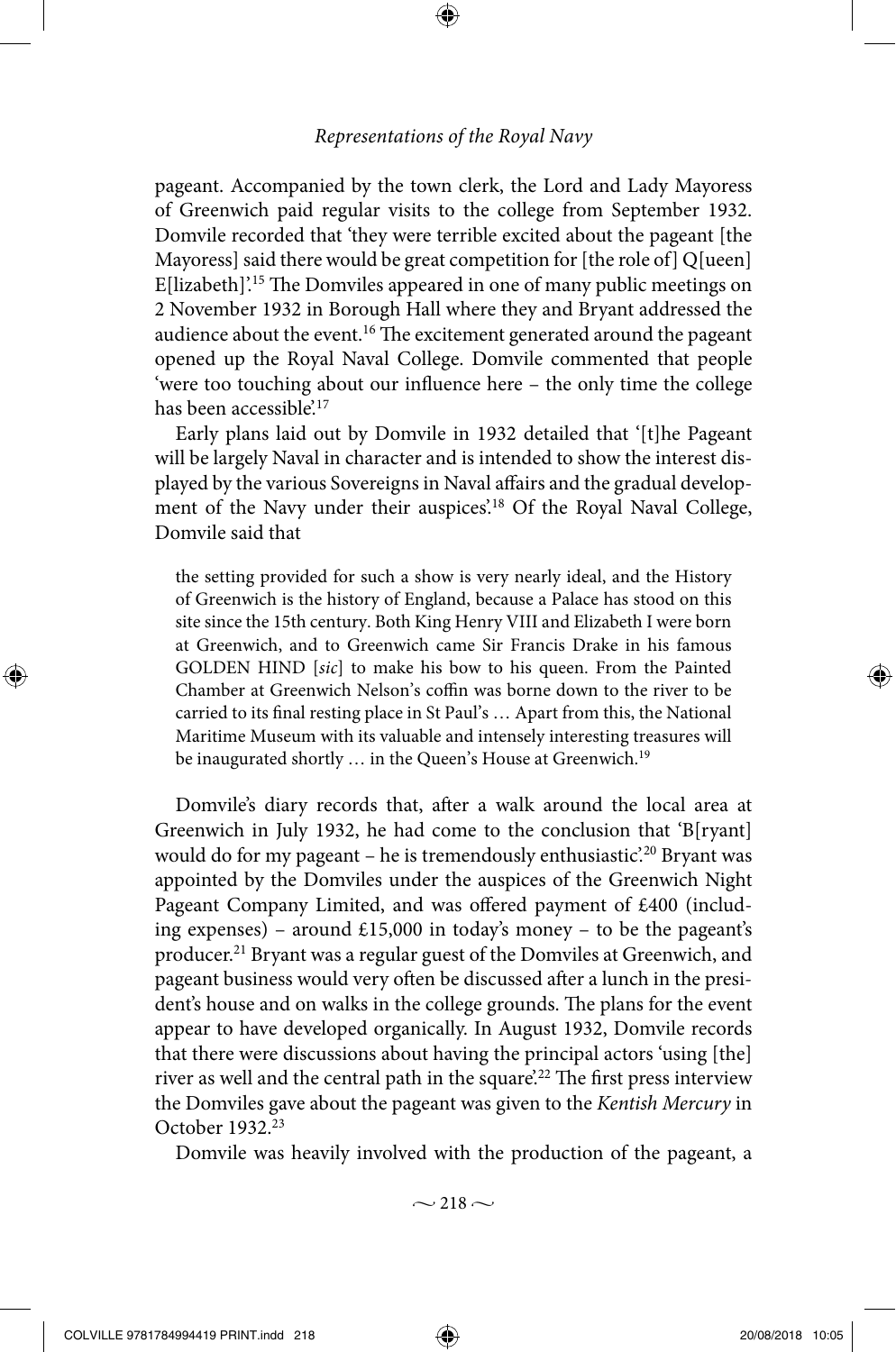⊕

little too heavily at times for Bryant whose correspondence indicates that the two men came to blows on a number of occasions. It was Domvile who came up with the idea of using the pensioners and their dreams as narrators of the pageant, and he also advised Bryant that '[l]ocal opinion will be very disappointed if you do not manage to work in Wolfe<sup>'.24</sup> Domvile's relations with the college's leading historian, Professor Geoffrey Callender, appear to have been particularly strained. Domvile originally intended that Bryant would work on the pageant with Callender.<sup>25</sup> Bryant visited Callender at Greenwich for meetings in September 1932, and Domvile records that Bryant 'had had a successful interview [with Callender] – so he said<sup>26</sup> However, Domvile and Callender were not to be close colleagues. In November 1932, his diary records in relation to pageant business that 'I see that the Professor has been busy poisoning people's minds'.27 Bryant corresponded with Callender but this working relationship appears to peter out as Callender withdrew from discussions about the pageant due to his 'dislike of the limelight'.<sup>28</sup>

However, it was Domvile's wife, Alexandrina Domvile (née von der Heydt) who did the majority of the pageant's organisation. Domvile's diary records that Alexandrina – to whom he refers to 'Pudd' – was working very hard on many aspects of the event. Domvile's diary is a fascinating insight into the couple's domestic life, and it becomes clearer from his own private words that Alexandrina was in fact the driving force behind the pageant as she was in many other areas of their life together. In August 1932, he described Alexandrina's business visits to London, and that 'she has many irons in the fire'.<sup>29</sup> As secretary of the Greenwich Night Pageant Company, established in 1932, Alexandrina attended meetings to publicise the pageant and garner local support, as well as hosting the many conferences required at the naval college. Nevertheless, Mrs Domvile is rarely mentioned in the cuttings and documents which record the planning and delivery of the pageant. Domvile's diaries are more forthcoming. By October 1932, Domvile said of his office that his wife was 'setting up her Pageant Kingdom in there'.<sup>30</sup> He records that 'Pudd has her table set in the corner of my office and I can watch my darling at work – she had some odd visitors in the course of the day – a grocer – a lady who wishes to supply cushions to the pageant and a keen actor from a printer's shop'.<sup>31</sup> Alexandrina attended a number of society gatherings to spread the word about the pageant.32 Domvile noted that was always 'working – working – working. She is a marvel'.<sup>33</sup> The workload increased at the end of 1932, and Domvile describes that 'Pudd has many things to do – the work is getting too much for her.<sup>34</sup> In February

 $\sim$  219  $\sim$ 

COLVILLE 9781784994419 PRINT.indd 219 20/08/2018 10:05

◈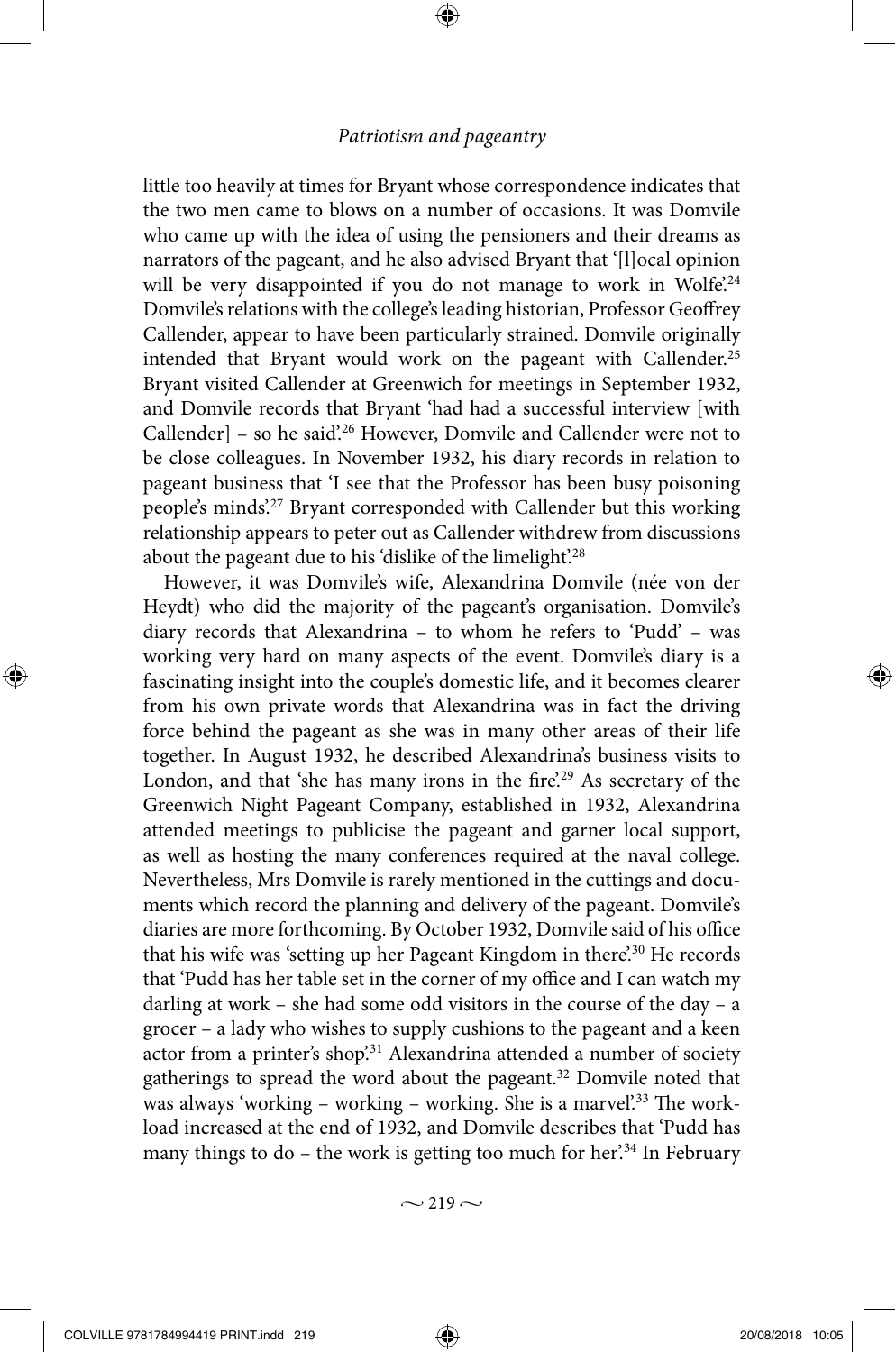⊕

1933, Alexandrina made a speech about the pageant at a Scout concert in St Alfege Hall, and was asked if she would consider being a borough councillor. Domvile recalled that she was 'terribly elated. I must say she has done marvels with the people here.<sup>35</sup>

The Greenwich Night Pageant demonstrates that the 'cult of the navy' – the ways in which the navy and the sea were celebrated in the decades before 1914 – had retained its strength in the interwar period.<sup>36</sup> Like the fleet reviews and launches of warships, the Greenwich Night Pageant was a spectacle of past power and pride where tradition and claims to the sea were staged to domestic and foreign audiences. Ritual and theatre merged with power and politics, and the implications of such a public entertainment show how the navy and the sea remained important metaphors of Britishness in the interwar period, enabling us to examine contemporary attitudes to the concepts of nation and empire.<sup>37</sup> Historians such as George Mosse and Hans-Ulrich Wehler have examined German national festivals and military spectacles as manoeuvres in the manipulation of the masses preceding the rise of the Nazis. In Britain, similar studies have been done which have interpreted public rituals as instruments of propaganda to induce imperialist sentiment and domestic consensus.38

It is also important to understand the context of the time in which the Greenwich Night Pageant took place. The early 1930s was a period of liminality, an extended period of international crisis in the aftermath of the First World War heightened by events in Germany. Pageants as 'rituals' were political mass spectacles used to overcome such crises, and the pageant movement 'was searching for origins, going back into history to construct a utopian vision of the future<sup>39</sup> Pageants as mass spectacles 'originated in a deep yearning for communal experience widespread in European culture at the turn of the century which stimulated the exploration of different kinds of fusion between theatre and ritual'. The events 'were conceived and intended as a bulwark against what was felt to be the evil consequences of industrialisation such as loss of solidarity, disintegration of society and disorder'.40 Indeed, Louis Parker believed the social aims of pageantry should be a 'festival of brotherhood in which all distinctions of whatever kind were sunk in common effort', and that it 're-awakened civic pride' and 'increased self-respect'.<sup>41</sup>

Pageantry dramatises the past as a form of representation and performance, of re-enactment that encourages a visceral experience of the past on physical and emotional levels.42 There are two principle characteristic features of a pageant: it involves a 'communitarian ethos' where large numbers of people from the local community are actively involved, and it

 $\sim$  220  $\sim$ 

◈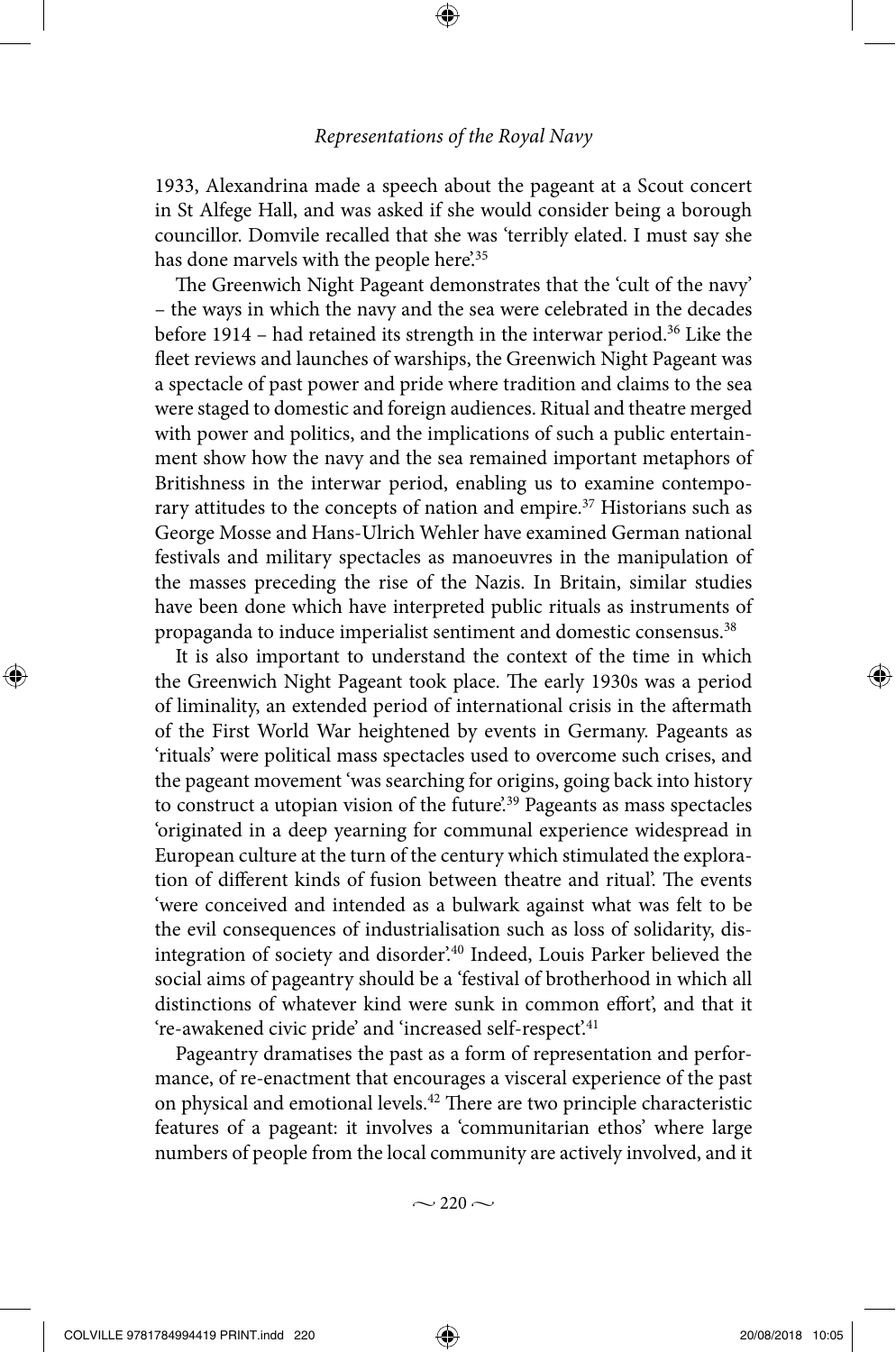⊕

claims authenticity, meaning the importance of place, of being held where the original events occurred.<sup>43</sup> The cast of the Greenwich Night Pageant was vast. Approximately 2,500 local people acted, and many were drawn from various organisations including The Old Contemptibles Association and local youth and athletic groups.<sup>44</sup> Domvile was particularly proud that so many local people were involved:

Greenwich has a splendid history and they want the rest of the world to remember it … The whole borough has caught the enthusiasm of it. There will be 1,200 performers, and the great majority of them are Greenwich men and women. The Elizabethan crowd, with all its variety of yeomen, apprentices, gentry, strolling players and jugglers, will be made up mainly of Blackheath people.45

Indeed, the naval theatre of the 1930s 'was designed to affirm the unity of empire at a time when this unity was being challenged more than ever before'.46 When Hitler's National Socialists came to power in January 1933 they embarked on a rapid programme of rearmament. This resulted in a rise in ceremonies and celebrations such as naval reviews and launches which became the prime sites of Nazi ritual. $47$  A form of pageantry called *Thingspiel* or Thingplay was very popular in Germany from 1933. The plays featured national themes, subjects and ideologies, underpinned by the death and rebirth of a nation. It was enormously appealing at the time and was understood as a 'people's liturgy.<sup>48</sup> In the context of the rise of Nazi Germany and its public pageantry, naval theatre reached a new climax in Britain in the 1930s. Jan Rüger has noted that 'the dual challenges of a rising rival on the Continent and a chronically overstretched empire abroad motivated a wave of renewed rituals which were designed to project confidence and continuity'.49 The rise of public pageantry in Nazi Germany was mirrored by an increase in naval public theatre in Britain, but it should be underlined that this was not simply a right-wing phenomenon as the Popular Front staged its own pageants in Britain during the late 1930s.<sup>50</sup>

There had been voices which spoke against holding the pageant at Greenwich but the plans for the event were widely supported in the national press. The Greenwich Night Pageant was understood as a naval alternative to the Royal Air Force's annual display at Hendon, and the Army's tattoo at Aldershot, which only served to highlight the pageant's celebration of Britain's Naval heritage.<sup>51</sup> Greenwich certainly had the support of the Royal Navy, which was underlined when Earl Beatty paid a well-publicised visit to witness the last stages

 $\sim$  221  $\sim$ 

◈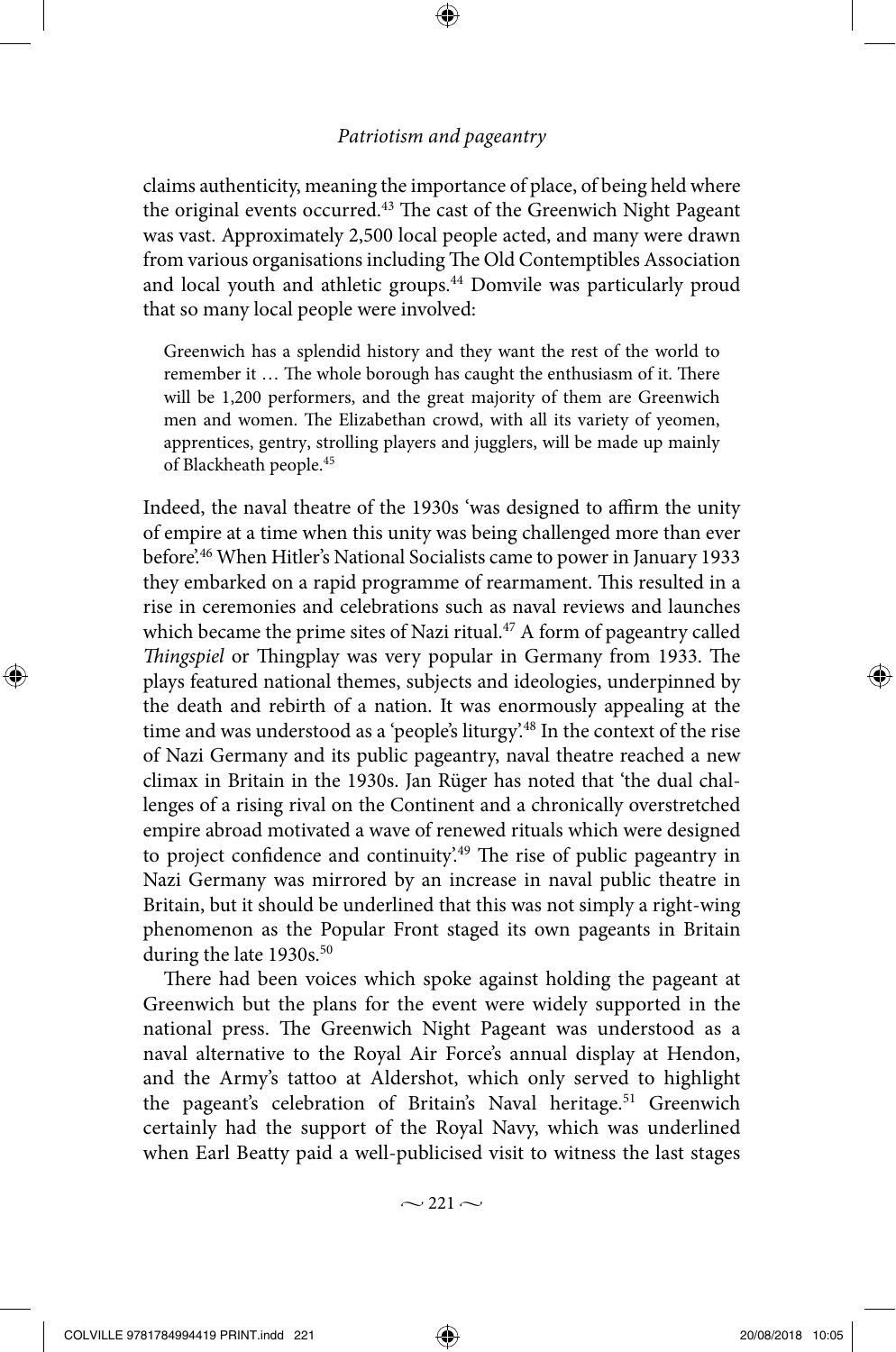⊕

of dress rehearsals.52 Beatty emphasised that Greenwich was 'almost the birthplace of the Navy', surrounded as it was by royal dockyards, and that he hoped the pageant would teach people about the navy's history. However, Domvile was dissatisfied with Beatty's comments, saying that it was 'not a good speech – he would have done better to take the one I had written<sup>'53</sup> Domvile, however, was very happy with the newspaper coverage of Beatty's visit the following day.<sup>54</sup> He was, though, annoyed that some members of the college staff who were not working in support of the pageant came to Beatty's reception, alluding to the division of colleagues who did or did not approve of the pageant's production at the college.55

The Greenwich Night Pageant was heavily publicised and had the support of the king and many of the Domviles' aristocratic friends. When his majesty 'consented to become a patron', Domvile wrote in his diary 'He is a brick'.56 The event appeared in 480 publications providing local, national and international coverage running to over 5000 column inches. The press were treated very well, and were transported to report on two dress rehearsals by riverboat. The revival of the Whitebait Ministerial Dinner, a nineteenth-century tradition where the cabinet travelled to Greenwich by boat, was scheduled for the opening night and this imbued the plans for the event with an added historical and ceremonial element.<sup>57</sup> In January 1933, it had been reported that the government would be treated to 'the most romantic and historic dinner its members can ever have eaten<sup>'58</sup>. The article outlined the plans for the dinner and the pageant which were saturated in historical detail. The dinner would take place in the Painted Hall, designed by Wren and decorated by Sir William Thornhill, father-in-law to Hogarth, and where Nelson lay in state. The hall 'will be floodlit, and the Cabinet will sit down to an old-time dinner such as Pepys himself, who, as Secretary for the Admiralty, lived in the Hospital, would have enjoyed'. The stage directions were a tantalising foretaste of the planned spectacle:

Silver-clad torch-bearers will light the Ministers from the river steps of the Hospital to the dining hall … the Lord Mayor, Sir Percy Greenaway … has been invited to come down by river in a naval launch. It is suggested that for the last half-mile of the journey he should transfer to a State barge and be rowed to the Hospital in the old style by liveried watermen, with the way lighted by searchlight from the banks … The roads leading into the Hospital will be lined by pikemen in the uniform of Charles II, who built the Hospital in its present form. The organ, on which Dr Malcolm Sergeant will accompany the pageant, is the one which was played at Nelson's funeral.<sup>59</sup>

 $\sim$  222  $\sim$ 

COLVILLE 9781784994419 PRINT.indd 222 2008/2018 10:05

◈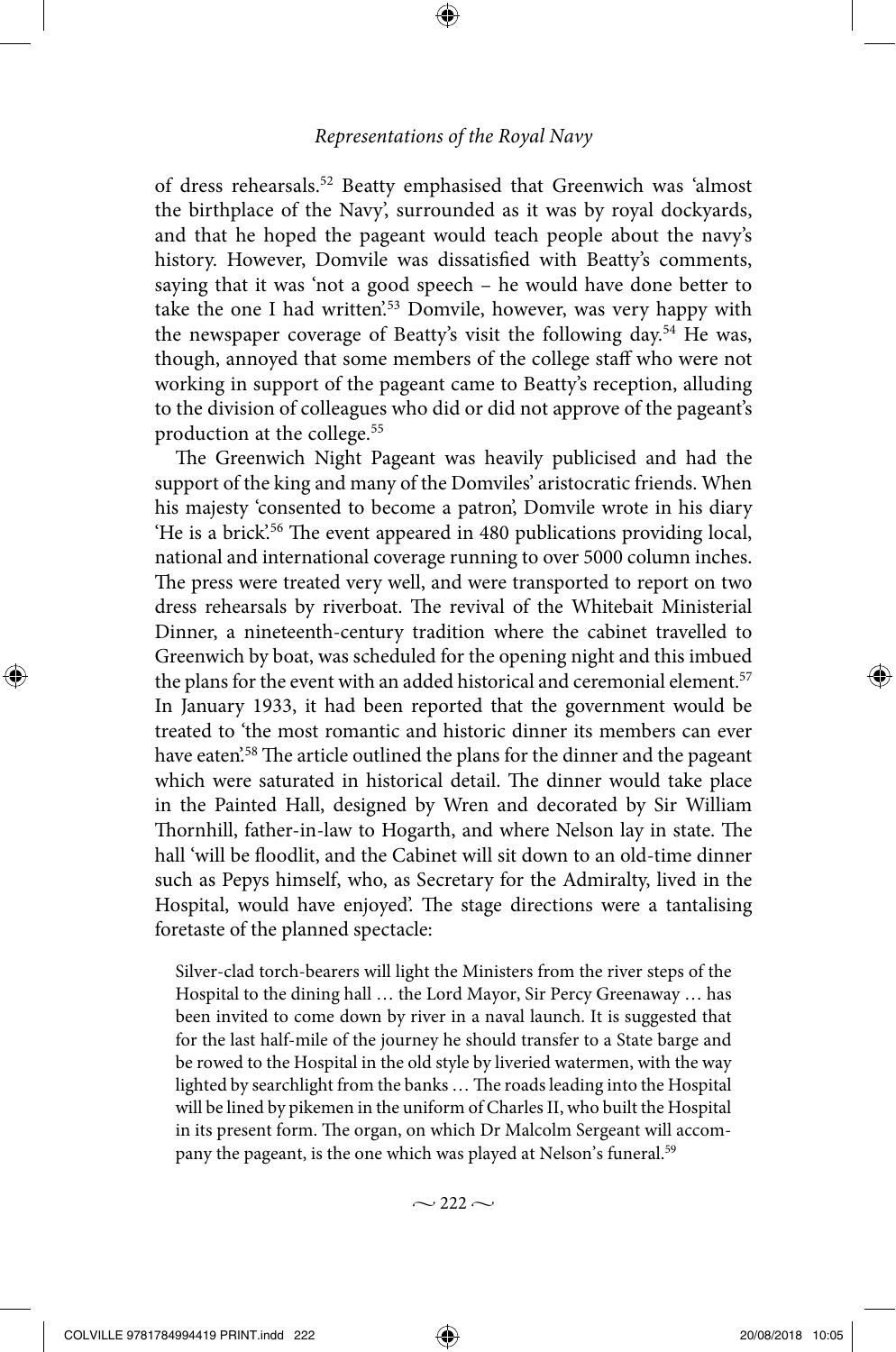⊕

It was also mentioned that Sir Arthur Bryant was currently writing a biography of Pepys 'in the very house where the great diarist lived', and that during the pageant the part of Nelson would be played by Captain Archibald Graham 'who lost his right arm in the war'. Further details of a shopping week and carnival organised to coincide with the pageant were also given.<sup>60</sup> Work on the stand began with Haig and Dickinson on 13 January 1933.<sup>61</sup> By March, it was being reported that the pageant's grandstand would be 'the largest that has ever been put up in this country'. Accommodating 12,000 people, the construction was said to involve '30 miles of steel tubing and 15 miles of fire-proofed planking.<sup>62</sup>

The Greenwich Night Pageant was open to all. The whitebait dinners were advertised widely and it was underlined that the restaurants would be fully licensed so 'there will be no reason why the Elizabethan scenes of the pageant should not be accompanied by Elizabethan cheerfulness'.63 The pageant ticket office was close to Greenwich station, and the prices of seats ranged from 1s 6d to 12s 6d. A fish dinner was advertised in the Painted Hall at 5s 6d, approximately £10.17 today. All forms of public transport used to offer extra services to supply the demands of the pageant, and Empire Shopping Week was also held at this time.<sup>64</sup> An exhibition of Greenwich industries was also held nearby, to which those who attended the pageant would enjoy free entry. Much was made of highlighting the work and the products of factories in the area, as well as publicising the neighbourhood to potential residents.

The sense of place was key. The buildings of the Royal Naval College were used as a set, the colonnades acting as wings and the steps between as additional stage space. The event reeked of history. Many references were made not only to Tudor monarchs and the Palace of Placentia which had previously stood on the site, but to objects such as 'the Nelson relics'. This referred to the drums that were played at his funeral, which were brought back to Greenwich and played as if to summon up Nelson's spirit to the site where his body lay in state for three days in January 1806. However, the most striking, unique and effective part of the Greenwich Night Pageant was the use of the shadowgraph. A screen, 33ft wide and 120ft high was erected between the colonnades of the King William and Queen Mary buildings which allowed for the projection of large-scale lantern images. This system was invented by Dr B. P. Haigh, professor of applied mechanics at the college, and was of particular interest to the press because it was the first of its kind.

Perhaps taking some inspiration from the naval modelling techniques employed by British Instructional Films in the 1920s, models of ships were

 $\sim$  223  $\sim$ 

◈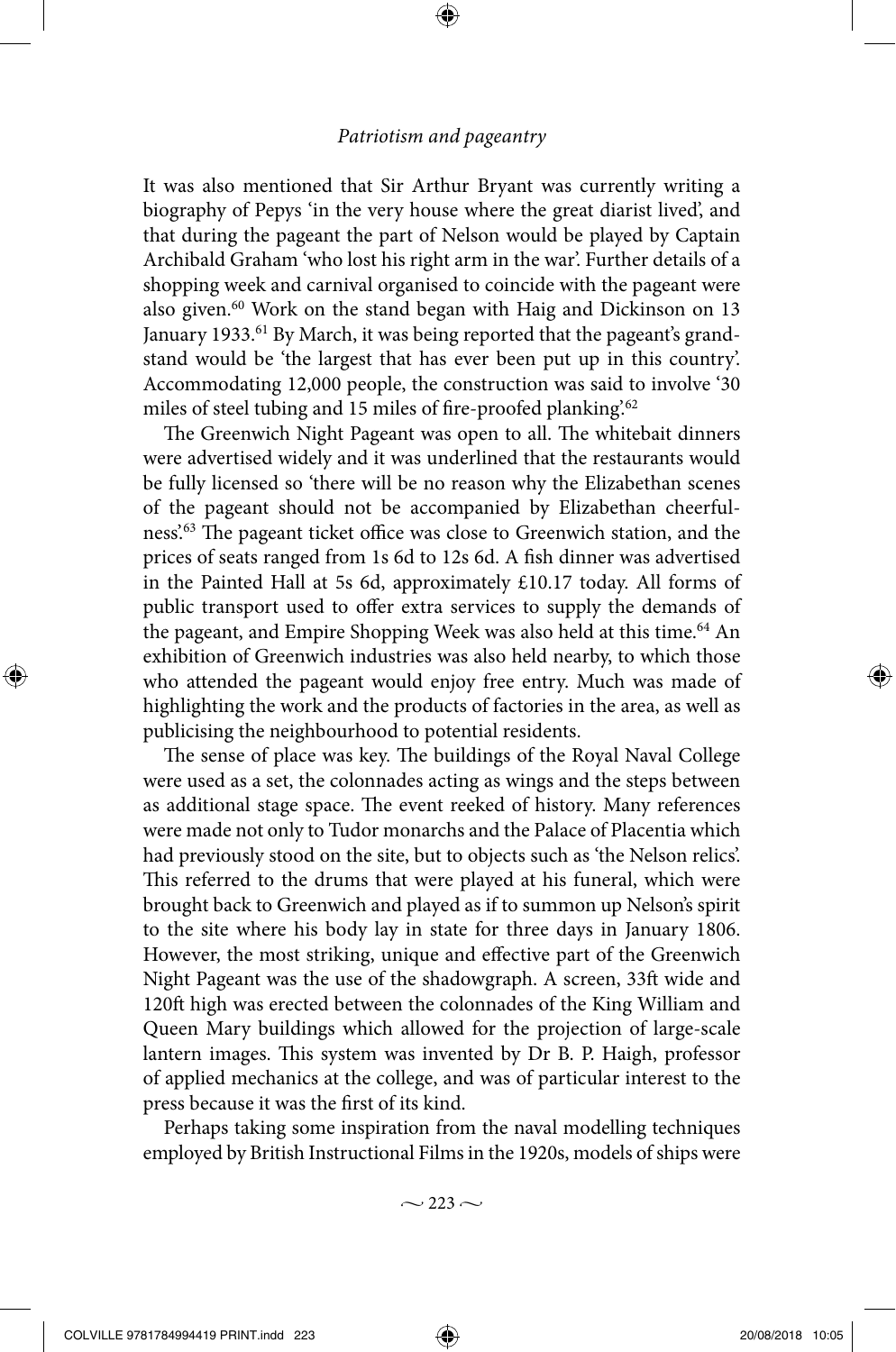⊕

run along a small railway track in front of the lantern, at an angle which represented the approach and withdrawal of the vessels. Stencil slides were also used to project dates, for example, and the sea was conveyed by wave effects. But it was these technical elements of the Greenwich Night Pageant which made it both unusual and extremely challenging for Bryant and his team. He wrote that it 'is quite unlike the ordinary Pageant in its stage technique, and its production is much more the kind of work to which a producer of films is accustomed than a Pageant Producer'.65 *Punch* magazine described the shadowgraph as 'entirely novel in the way of silhouettes, the undistorted movement of which across the screen is amazingly realistic<sup>'66</sup> Images of ships, particularly sixteenth-century vessels, were the mainstay of the Greenwich Night Pageant. The imagery of ships and the sea is rich with symbolic meaning. Michel Foucault described ships as 'the greatest reserve of the imagination'. Their symbolic power as what he called 'heterotopias' signify that the vessels symbolically unite spaces or sites that would otherwise be seen as incompatible.<sup>67</sup> The Greenwich Night Pageant therefore underlined that the people and events hosted by Greenwich were at the centre of Britain's history, and that their heritage was inextricably linked with the sea and the vessels which sailed to establish a great empire.

However, the Greenwich Night Pageant also ventured into representations of the more recent past. A particularly striking scene took place just before the end, where the coming of war in 1914 is portrayed in a particularly dramatic fashion by 'robot soldiers' which echo Fritz Lang's *Metropolis* (1927). The stage directions detail that:

a beam of light reveals a company of armed men marching across the top of the steps. Their helmets are of steel and their faces are pointed and phosphorescent, while their uniforms gleam with slime. Their motions are not of humans, but of rigid automata … another beam reveals their leader, who is Death, with a skull head and a white floating robe and riding a horse … Amid the thunder of artillery and the rattle of machine guns, and the shrieking sound of flying steel … sirens add to the inferno of noise.

You would not have seen that at Sherborne, and once again it gives us a window into the political and diplomatic undertones of the Greenwich Night Pageant. However, this appears to have been Bryant's idea. Domvile wrote to him saying,

I have just read your epilogue … I think it is magnificent: a splendid finale that will bring down the house and make your name as a Pageant Master, that is to say if the actors are prepared to perform. I have an unpleasant

 $\sim$  224  $\sim$ 

◈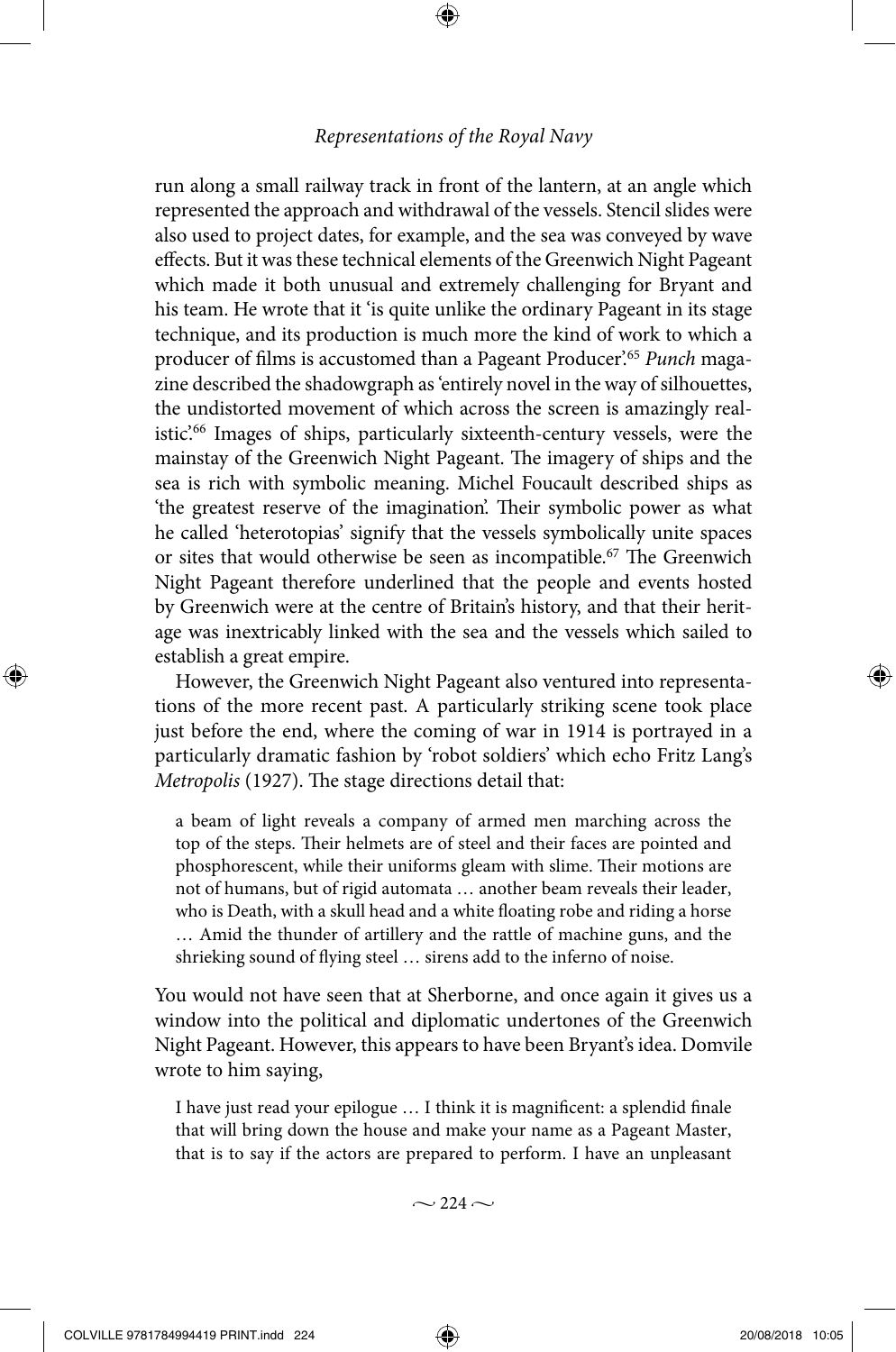⊕

feeling that anything martial is not popular in Greenwich. However, the sooner they learn to become a bit more martial again, the better.<sup>68</sup>

In the run-up to the pageant tensions ran high. Domvile had tolerated weekly visits from the local mayor who insisted on 'meddling' with arrangements. They argued about publicity and the grandstand, and Domvile recorded that '[he] had already stopped the mayor sending off foolish letters - he is a bloody nuisance'.<sup>69</sup> Domvile's relations with Bryant, once so friendly, also suffered under the strain of staging the pageant. He complained '[t]hat wretched Bryant is once more in a state of panic – this time over traffic and dressing. He is an amazing fellow, lives his life in a series of crises'.70 As the dress rehearsals were taking place, Domvile and Bryant had a series of rows by letter and in person, and Domvile was resigned that this disharmony 'was one of the things I must put up with for a pageant.<sup>71</sup>

At 10pm on 16 June 1933, the Greenwich Night Pageant opened. Domvile recalled that the first night's audience 'were wild about the pageant … Hailsham said he would not ask me to the Tattoo! … we were overwhelmed with compliments … There is no doubt it is a very great success'.72 Approximately 80,000 people went to see the pageant over nine performances. Demand for tickets exceeded expectations and an additional performance was added, and 3,000 seats were left unreserved. The *Daily Mail*'s account of the final performance gives an atmospheric taste of how the excitement built throughout the evening:

Two hours before 8pm, when the gates opened, long queues were formed. By 8.15pm every seat had been taken, and until 10 o'clock, when the pageant started, a continuous stream of people hurried up to the gates in a fruitless attempt at admission … Those who crowded the grandstand last night were enthralled by the living pages of history which were unrolled one by one on the wide lawn, framed by the pillars of the naval college.<sup>73</sup>

Domvile was particularly pleased that instead of going to the producer, Bryant, 'all come to me' to lavish praise on the event.<sup>74</sup> The queen attended a performance on 24 June and 'arrived amidst great applause', but the king was absent 'because they were afraid of the damp'.<sup>75</sup> The pageant proved to be so popular there were calls to extend the run. Domvile's diary records that Lord Rothermere saw the pageant and 'decreed that it was to go on, and sent down a representative – a nasty piece of work, to make me a most tempting offer: that if I would prolong the pageant he would pay all expenses and leave me only profits. I returned a "no" in view of all the difficulties and the fact that I did not want to be exploited by the *Daily Mail*'.76

 $\sim$  225  $\sim$ 

◈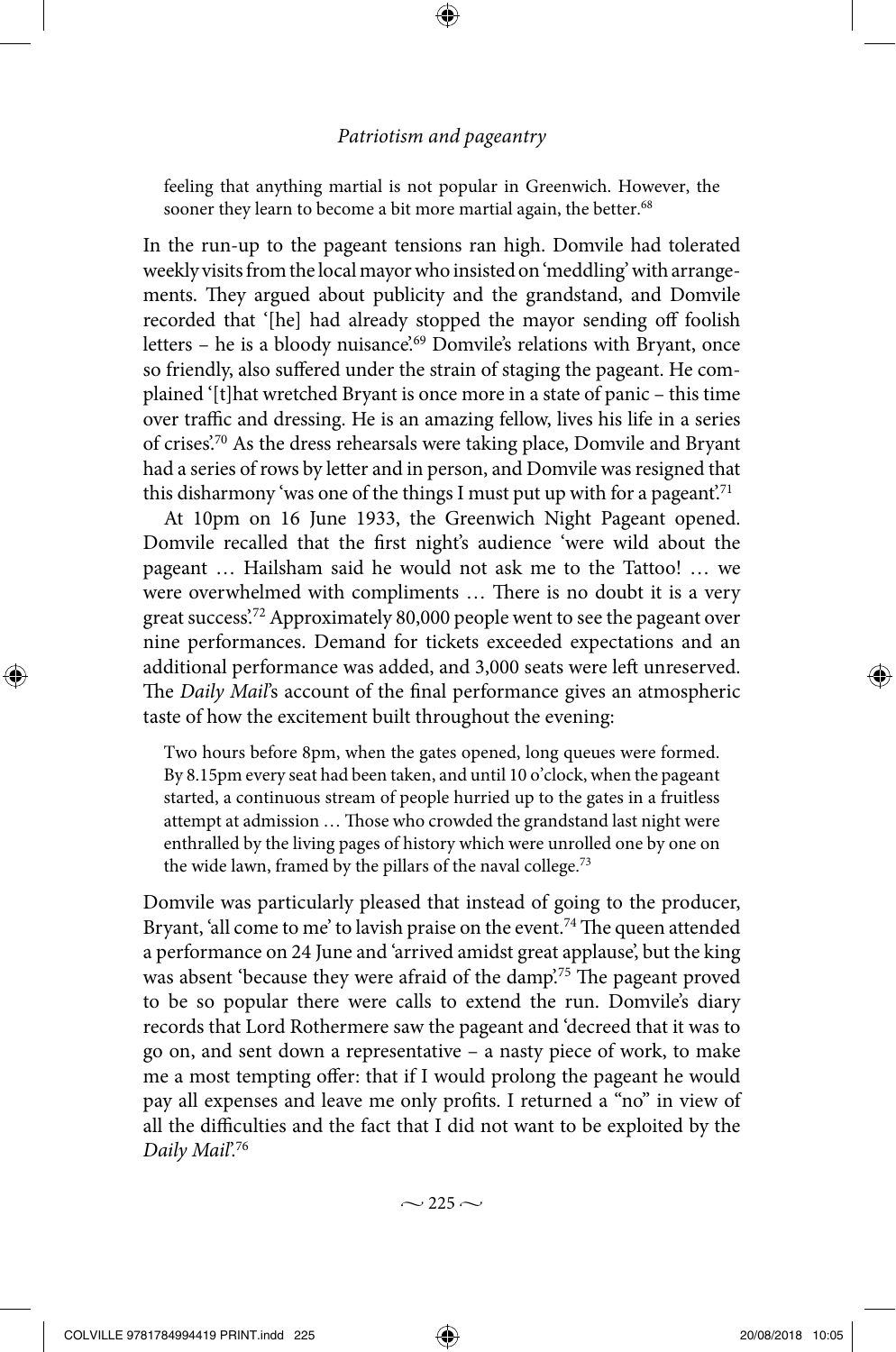⊕

The Greenwich Night Pageant was typical in the prominence it gave to the Tudor period. However, the pageant's version of British history ignited debate in the national press. In the House of Commons on 18 July 1933, Labour's Isaac Foot asked the First Lord of the Admiralty, Sir Bolton Eyres Monsell, whether his permission had been sought in advance of the pageant. Foot also asked if the content of the performance had been submitted to him in advance for his approval, and if any public money had been used to fund the event. Eyres Monsell responded by underlining that the event was staged in aid of naval charities. He confirmed that the pageant had been given with his permission, that it had not been necessary for him to see the content in advance, and that no public money had been used. Foot continued to ask:

Can we have the assurance that the sanction of the Ministry will not be given in future to a pageant which, while purporting to show how the heritage of the sea had been built up, contemptuously dismissed all reference to the Protectorate or the Commonwealth, and to the supreme service to the British Navy rendered by the Great Protector, by Vane and by Colonel Robert Blake, who, in our own parish church, is described as the chief founder of England's naval supremacy?'

Eyres Monsell replied that:

◈

I hope the hon. Member will agree that the pageant as a whole was a beautiful representation of British history. If we hold it again, as I hope we may, I will make representations about what the hon. Member says. I consider that Blake was one of the greatest of our British Admirals.<sup>77</sup>

Bryant responded that it had purely been a matter of space, time and continuity.78 He said 'the only dramatic episode in the great Admiral's life which we could have presented adequately was his funeral … We chose Nelson's, and honoured Blake in the only way left to us by making him the central figure of our posters'.79 Foot replied that while public duties had denied him the privilege of watching the pageant, he appreciated 'the beauty and the public spirit of the enterprise … [but] regarded the presentation in one respect as a perversion of our national history.<sup>80</sup>

The technological developments of the 1930s meant that owners of cine cameras could film pageants. While there is a rough sound recording of the pageant, only the Gaumont newsreel of Beatty's visit survives.<sup>81</sup> Film footage of the Greenwich Night Pageant has yet to be found. Domvile's diary records that several visits were made to Greenwich by various film companies, for example Gaumont Graphic in April 1933,<sup>82</sup> and there is also reference to Paramount filming the rope-pullers during a dress

 $\sim$  226  $\sim$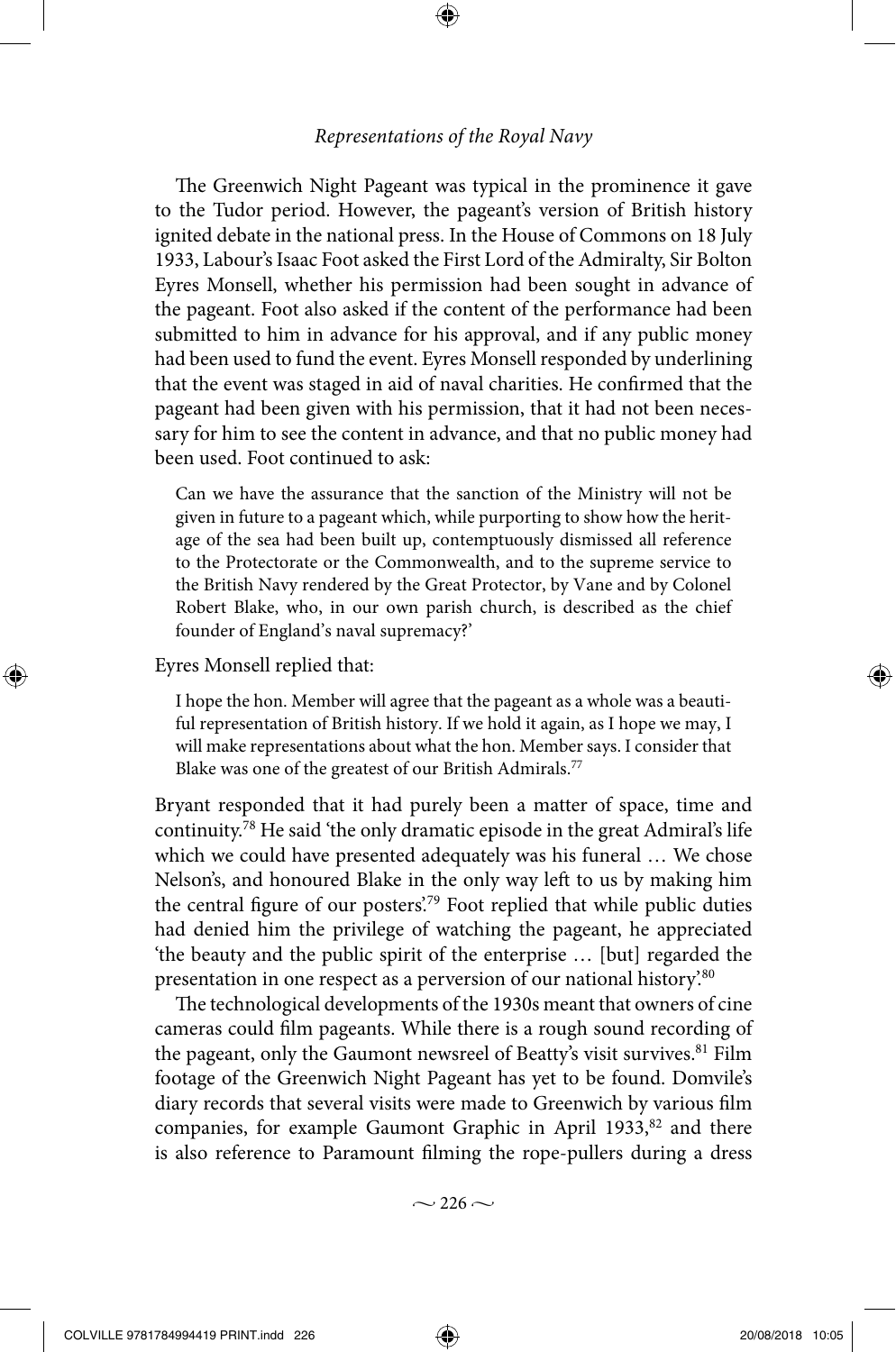⊕

rehearsal,<sup>83</sup> and discussions with a film studio based at Shepperton.<sup>84</sup> The event was listed in the *Radio Times* for broadcast on radio on Saturday 17 June, from 11.35pm, as *The Epilogue of the Greenwich Night Pageant* finishing with 'God Save the King'.<sup>85</sup> At the end of the run, Domvile reflected on 'a wonderful show, which has had a reception in the country far greater than I had ever anticipated, and only marred by the difficult nature of the producer'.86 The day after the pageant closed Domvile enjoyed a relaxing day in the Royal Box at Wimbledon.<sup>87</sup>

Domvile was president of the Royal Naval College until 1934, when he retired with the rank of admiral.<sup>88</sup> He was knighted in 1934, quite possibly as a result of the successful staging of the Greenwich Night Pageant which made over £3000 (£110,000)<sup>89</sup> for local and naval charities such as the Royal Naval Benevolent Trust and the Dreadnought Hospital.<sup>90</sup> As the accounts were being closed in October 1933, Domvile was still railing against the imposition of the £3000 entertainments tax. Nevertheless, he reported that '[i]n view of this high tax and the necessarily high cost of a Production suitable to the dignity and glorious history of Greenwich, the Board regard the results as very satisfactory.<sup>91</sup> However, once he had retired from the navy, Domvile's political views and subsequent activities led to the event being quietly forgotten. He made the first of many visits to Germany in 1935, where he mixed with senior Nazi officials, and became very critical of British policy and the way British newspapers represented Germany. The Domviles founded a pro-German organisation called The Link in 1937, which had over 4,300 branches all over the UK.<sup>92</sup> Domvile, his wife and his two sons were all under MI5 surveillance from at least the mid-1930s, although no reference is made in their file to the Greenwich Night Pageant.<sup>93</sup> In July 1940, Domvile and his wife were arrested under 18B regulations; Alexandrina went to Holloway and her husband was imprisoned with Oswald Moseley in what he referred to as 'His Majesty's stone frigate on Brixton Hill' until November 1943.<sup>94</sup>

The Greenwich Night Pageant is now remembered as being 'as close as England came to fascist theatre.<sup>95</sup> Nevertheless, it supports the notion that the largest expressions of historical performance 'belong not to Hollywood in the days of Cinemascope but to the ruined castles and village greens of England between 1905 and 1939'. As Dobson has argued, 'the blossoming and passing into obsolescence of the spectacular communal dramatic form that evolved there reveals much about the understanding of the national past and its relation to the present, which briefly sustained a sense of imperial destiny, civic pride and ethnic identity in

 $\sim$  227  $\sim$ 

◈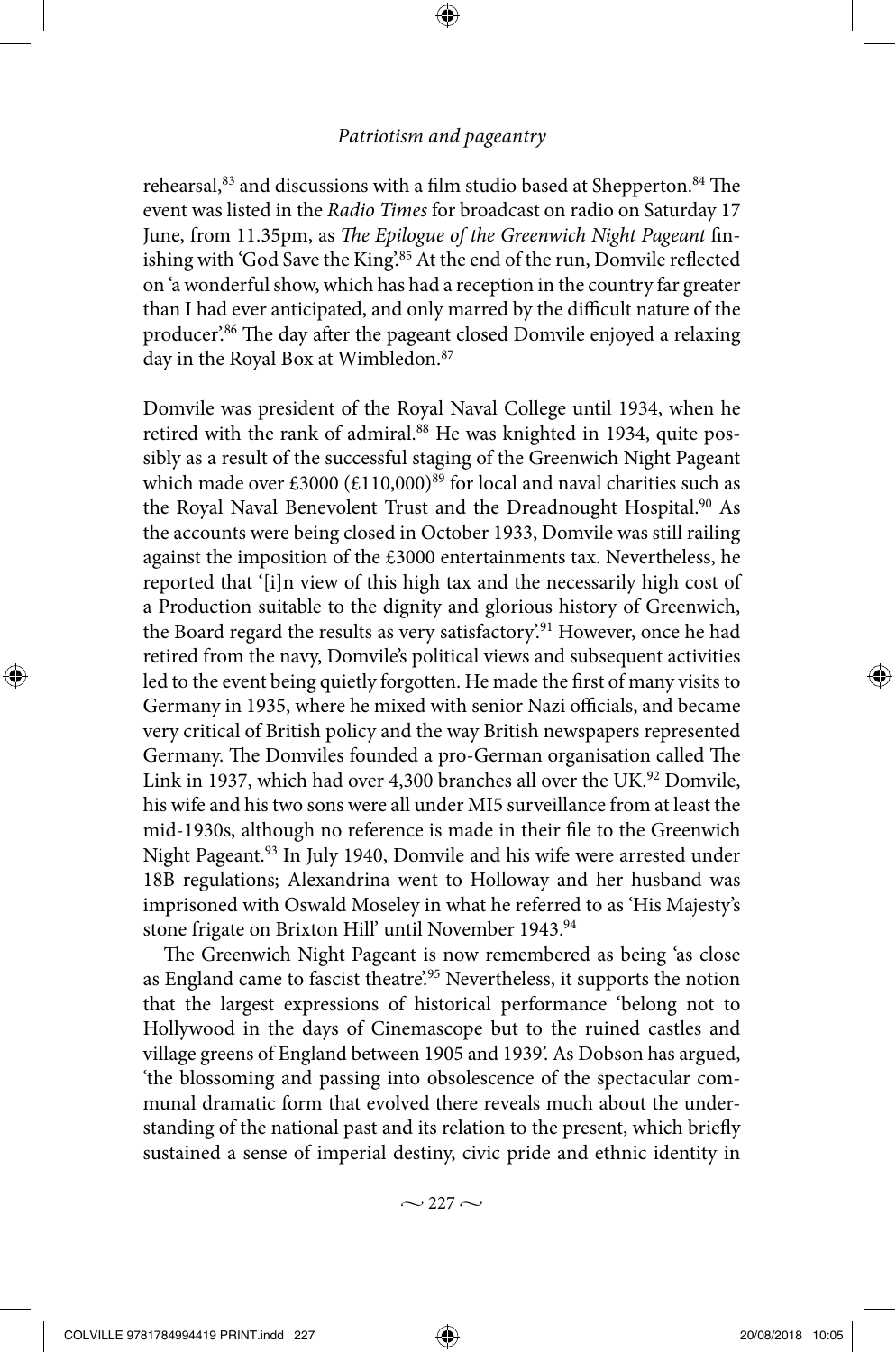⊕

early twentieth century Britain.<sup>96</sup> Early sound cinema did not wipe out the pageant immediately but it did adopt elements of the pre-war pageant within its output. Alexander Korda's *The Private Life of Henry VIII* (1933) was a swaggering pageant. In 1937, Korda made *Fire Over England*, adapted from A. E. W. Mason's novel, which ends with Elizabeth's visit to Tilbury in 1588. Certainly Arthur B. Wood's *Drake of England* (1935) was a film adaptation of Parker's pageant-play *Drake.*<sup>97</sup>

In the summer of 1933, in the wake of the pageant, Domvile basked in 'a revived interest in Greenwich.<sup>98</sup> Bryant's letter of thanks to the pageant's cast said they

had shown a larger world what Greenwich can do … It is my hope and belief … something may still survive to lighten the dark days through which all too many are passing and to bring nearer those better ones for which we and all Englishmen pray return to our country.<sup>99</sup>

After 1945 a few pageants were staged in small villages, especially around the time of the Festival of Britain in 1951, but 'after the Blitz … it seemed much harder for the English to go on thinking of history as a providential fancy dress procession that was all about them but which they could simply sit back and savour as it passed by'.100 In the early summer of 1933, however, as events in Nazi Germany began to escalate, the Domviles, Bryant and all who had experienced the Greenwich Night Pageant had witnessed an eclectic celebration of Britain's past glories in the shadow of a second total war.

#### **Notes**

- 1 Kevin Littlewood and Beverley Butler, *Of Ships and Stars: Maritime Heritage and the Founding of the National Maritime Museum, Greenwich* (London: Athlone, 1998), p. 61.
- 2 Michael Dobson, 'The Pageant of History: Staging the Local Past, 1905–39', in Mark Thornton Burnett and Adrian Street (eds), *Filming and Performing Renaissance History* (Basingstoke: Palgrave Macmillan, 2011), p. 173.
- 3 *Ibid.*, p. 164.

◈

- 4 Erika Fischer-Lichte, *Theatre, Sacrifice, Ritual: Exploring Forms of Political Theatre* (London: Routledge, 2005), p. 91.
- 5 Fischer-Lichte, *Theatre, Sacrifice, Ritual*, p. 91.
- 6 Dobson, 'Pageant of History', p. 165.
- 7 Meghan Lau, 'Performing History: The War-Time Pageants of Louis Napoleon Parker', *Modern Drama*, 54:3 (2011), 265–86.
- 8 Dobson, 'Pageant of History', p. 165.

 $\sim$  228  $\sim$ 

COLVILLE 9781784994419 PRINT.indd 228 20/08/2018 10:05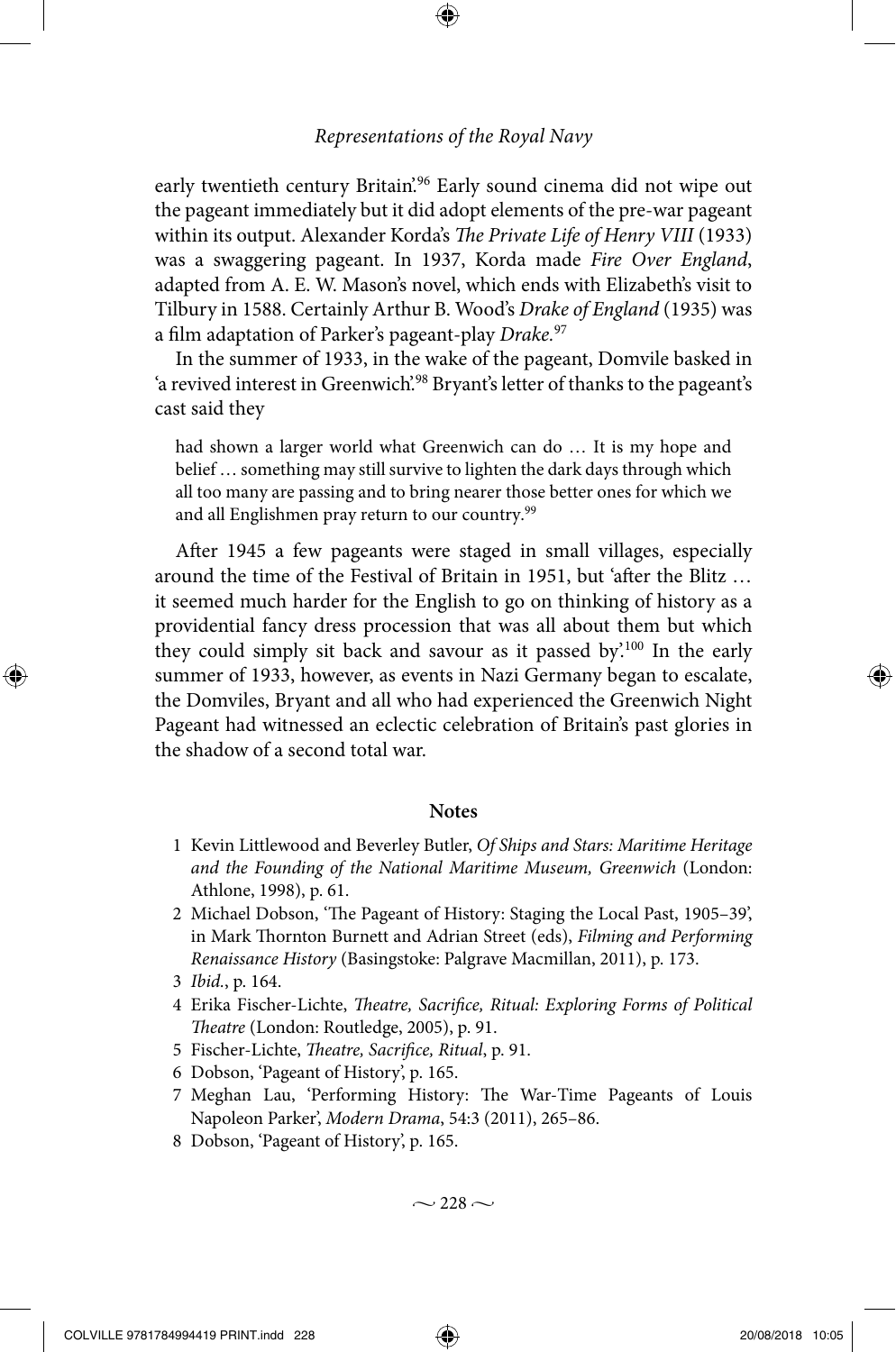⊕

- 9 *Ibid.*, p. 170.
- 10 *Ibid.*, p. 167.
- 11 *Ibid.*, p. 169.
- 12 For Bryant's career see Andrew Roberts, *Eminent Churchillians* (London: Weidenfeld and Nicolson, 1994) pp. 292–4.
- 13 Reba N. Soffer, 'Political Ideas and Audiences: The Case of Arthur Bryant and the *Illustrated London News*, 1936–45', *Parliamentary History*, 27:1 (2008), 155–67.
- 14 Julia Stapleton, *Sir Arthur Bryant and National History in Twentieth-Century Britain* (Lanham, MD: Lexington, 2005), p. 49.
- 15 Caird Archive, National Maritime Museum, London (hereafter NMM), DOM 49, diary of Domvile, vol. XLIX, 1 September 1932 (hereafter, NMM, DOM 49).
- 16 *Ibid.*, 13 November 1932.
- 17 NMM, DOM 50, diary of Domvile, vol. L, 3 February 1933 (hereafter, NMM, DOM 50).
- 18 Liddell Hart Centre for Military *Archives* (hereafter LHMCA), C22, correspondence re. Greenwich Night Pageant, letter from Domvile to Bryant, date illegible but from around mid-1932.
- 19 *Ibid.*

◈

- 20 NMM, DOM 49, vol. XLIX, 6 July 1932.
- 21 LHMCA, C22, agreement for services as producer between Greenwich Night Pageant Ltd and Bryant. According to The National Archives' (hereafter TNA) money convertor, £400 0s 0d in 1935 would have today's equivalent value of £14,792.00.
- 22 NMM DOM 49, vol. XLIX, 18 August 1932.
- 23 *Ibid.,* 4 October 1932.
- 24 LHMCA, C22, letter from Domvile to Bryant, 12 September 1932.
- 25 *Ibid.*, letter from Domvile to Bryant, date illegible but will be around mid-1932.
- 26 NMM DOM 49, vol. XLIX, 15 September 1932.
- 27 *Ibid.*, 2 November 1932.
- 28 LHMCA, C22, letter from Callender to Bryant, 6 February 1933.
- 29 NMM, DOM 49, vol. XLIX, 24 August 1932.
- 30 *Ibid.*, 3 October 1932.
- 31 *Ibid.*, 5 October 1932.
- 32 *Ibid.*, 24 October 1932.
- 33 *Ibid.*
- 34 *Ibid.*, 12 January 1933, emphasis in original.
- 35 NMM, DOM 50, vol. L, 25 February 1933.
- 36 Jan Rüger, *The Great Naval Game: Britain and Germany in the Age of Empire*  (Cambridge: Cambridge University Press, 2007).
- 37 *Ibid.*, pp. 1–3.

 $\sim$  229  $\sim$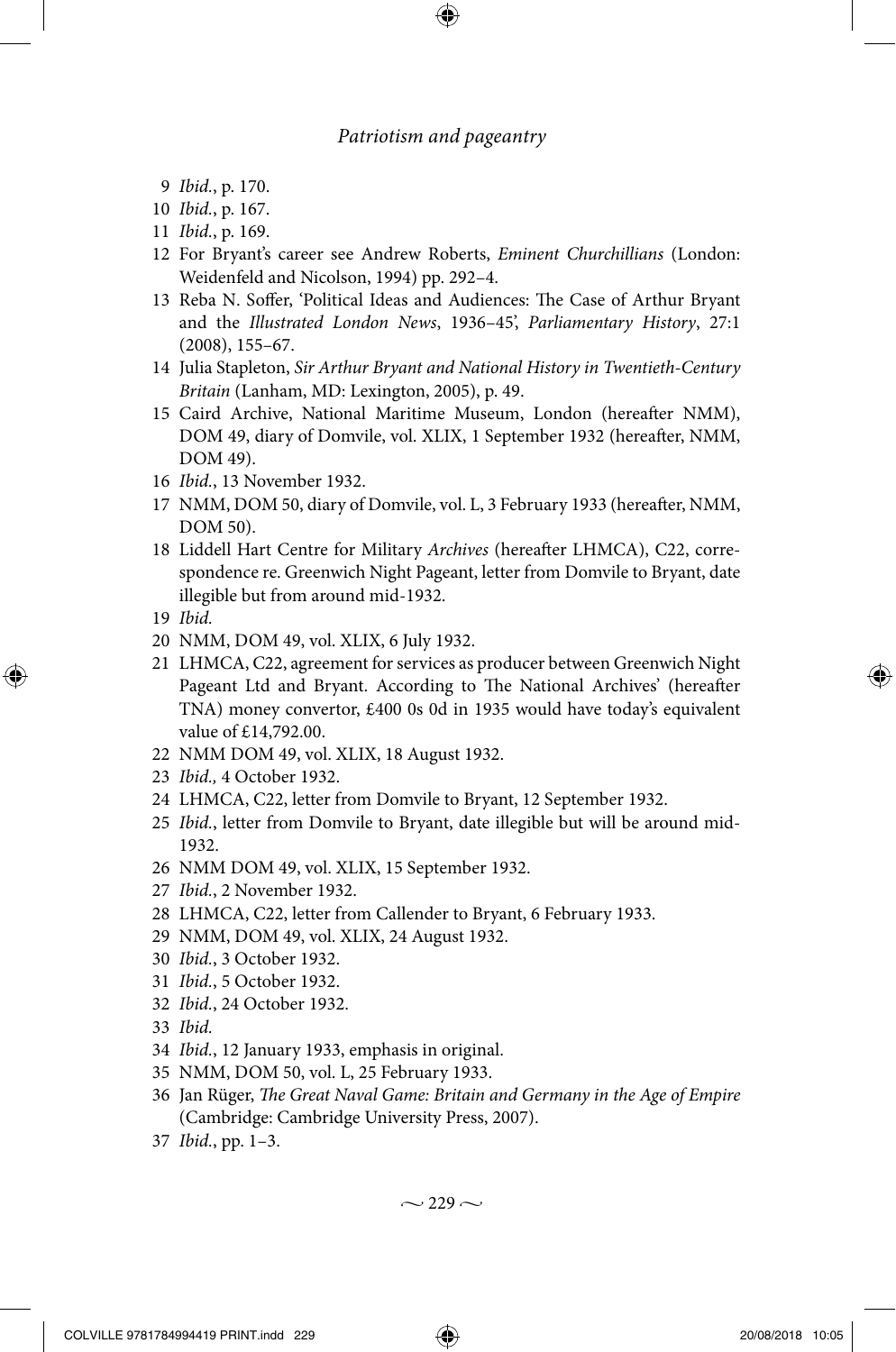⊕

- *Ibid.*, p. 7.
- Fischer-Lichte, *Theatre, Sacrifice, Ritual*, p. 90.
- *Ibid.*
- *Ibid.*, p. 91.
- Lau, 'Performing History', pp. 265–86.
- Fischer-Lichte, *Theatre, Sacrifice, Ritual*, p. 91.
- LHMCA, C22, letter from The Old Contemptibles Association to Arthur Bryant, 24 June 1933.
- *Daily Mail*, 19 June 1933, p. 21.
- Rüger, *The Great Naval Game*, p. 269.
- *Ibid*., p. 262.
- Fischer-Lichte, *Theatre, Sacrifice, Ritual*, p. 91.
- Rüger, *The Great Naval Game*, p. 267.
- Mick Wallis, 'Pageantry and the Popular Front: Ideological Production in the Thirties', *New Theatre* Quarterly, 10:38 (1994), 132–56.
- Rüger, *The Great Naval Game*, p. 267.
- *Kentish Mercury,* 19 May 1933, p. 3.
- NMM, DOM 50, vol. L, 12 May 1933.
- *Ibid.*, 13 May 1933.
- *Ibid.*, 12 May 1933.
- *Ibid.*, 25 February 1933.
- LHMCA, C22, 'Report on results of publicity', Holmes Waghorn Editorial Publicist Services, report number 19733.
- *Daily Mail*, 3 January 1933, p. 7.
- *Ibid.*

⊕

- *Ibid.*
- NMM, DOM 49, vol. XLIX, 13 January 1933.
- *Hull Daily Mail*, 14 March 1933, p. 14.
- *Daily Mail*, 19 June 1933, p. 21.
- *Kentish Mercury*, 19May 1933, p. 3.
- LHCMA, C22, letter from Bryant to Newington, 9March 1933.
- *Lloyd's List and Shipping Gazette*, 16 June 1933.
- Rüger, *The Great Naval Game*, p. 140. See also Foucault, 'Of Other Spaces', *Diacritics*, 16 (1986), 25–7.
- LHCMA, C22, letter from Domvile to Bryant, 8 February 1933.
- NMM, DOM 50, vol. L, 12 March 1933.
- *Ibid.*, 14 May 1933.
- *Ibid.*
- *Ibid*., 16 June 1933.
- *Daily Mail*, 27 June 1933, p. 9.
- NMM, DOM 50, vol. L, 19 June 1933.
- *Ibid.*, 24 June 1933.
- *Ibid.*, 26 June 1933.

 $\sim$  230  $\sim$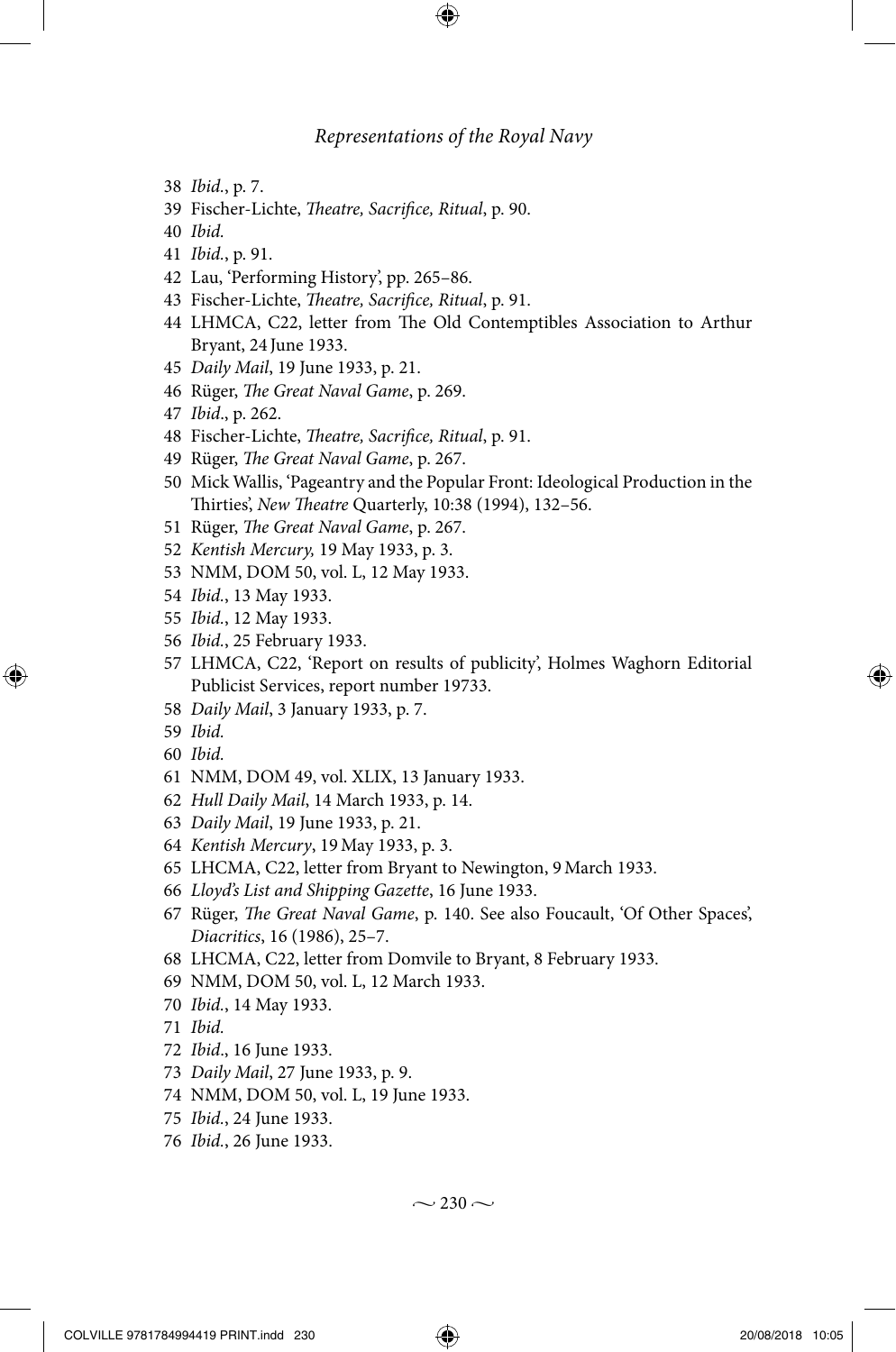⊕

- *Hansard*, House of Commons Debate, 18 July 1933, vol. 280, cc1681–2, 'Greenwich Pageant'.
- LHCMA, C22, letter from Bryant to the editor of *The Times*, 19 July 1933.
- *Ibid.*
- LHCM, J6, letter from Isaac Foot MP to editor of *The Times*, 21 July 1933.
- 'Beatty visits Greenwich to see preparations for pageant', *Gaumont Sound News* 367, 19 June 1933.
- LHCMA, C22, letter from Holmes Waghorn Editorial Publicist Services (the official Greenwich Night Pageant promoter) to Arthur Bryant, 7 April 1933. On 11April, Alexandrina hosted a representative of the Gaumont film company to discuss filming the pageant, see NMM, DOM 50, vol. L, 11 April 1933.
- LHCMA, C22, letter from Domvile to Bryant, 10 June 1933.
- *Ibid.*, letter from Sound City Ltd to Bryant, 18 May 1933.
- *Radio Times*, 9 June 1933, p. 664.
- NMM, DOM 50, vol. L, 26 June 1933
- *Ibid*., vol. L 27 June 1933.
- Admiral Sir Barry Domvile, *From Admiral to Cabin Boy* (London: Boswell, 1947), foreword.
- According to TNA's money convertor, £3,000 0s 0d in 1935 would have the same value as £110,940 at the time of writing.
- LHCMA, C22, letter from Domvile to an un-named newspaper editor.
- *Ibid*.

◈

- Richard Griffiths, *Patriotism Perverted: Captain Ramsay, The Right Club and British Anti-Semitism, 1939–40* (London: Constable, 1998), pp. 39–40.
- TNA, KV 2/834: PF 50327/V1, Surveillance reports, Sir Barry Domvile.
- Domvile, *From Admiral to Cabin Boy*, dedication.
- Littlewood and Butler, *Of Ships and Stars*, p. 61.
- Dobson, 'Pageant of History', p. 163.
- *Ibid.*, p. 173.
- NMM, DOM 50, vol. L, 29 June 1933.
- LHCMA, C22, letter from Bryant to Cast, July 1933.
- Dobson, 'Pageant of History', p. 175.

 $\sim$  231  $\sim$